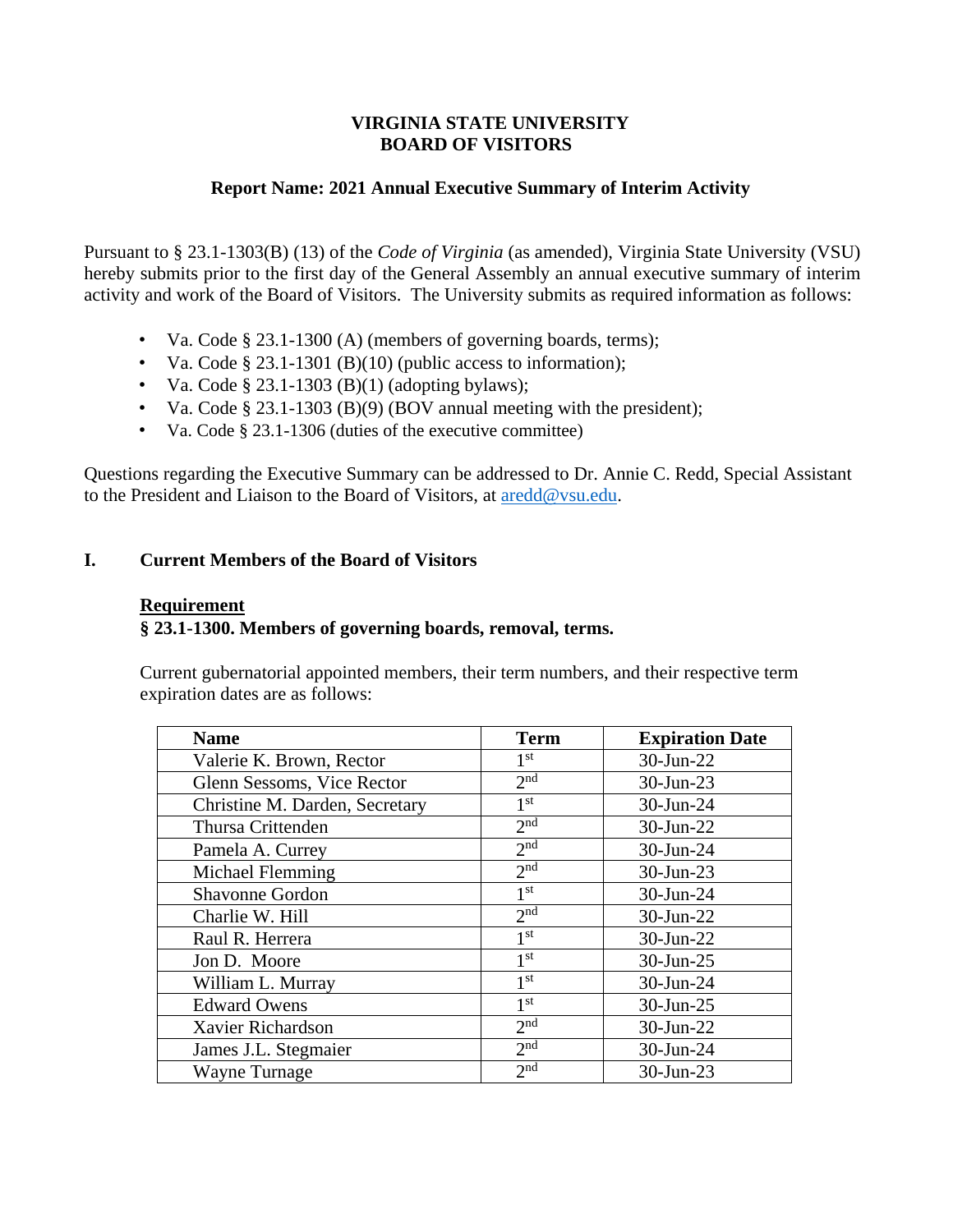### **II. Public Access to Information**

#### **Requirement**

### **§ 23.1-1301(B) (10). Boards of visitors; public access to information.**

Notwithstanding § [2.2-4342](http://lis.virginia.gov/cgi-bin/legp604.exe?000+cod+2.2-4342) and the Virginia Freedom of Information Act (§ [2.2-3700](http://lis.virginia.gov/cgi-bin/legp604.exe?000+cod+2.2-3700) *et seq*.), the governing board of each public institution of higher education or its designee may conduct closed meetings pursuant to § [2.2-3711](http://lis.virginia.gov/cgi-bin/legp604.exe?000+cod+2.2-3711) and § [2.2-3712](http://lis.virginia.gov/cgi-bin/legp604.exe?000+cod+2.2-3712) and conduct business as a "state public body" for purposes of subsection D of § [2.2-3708.2](http://lis.virginia.gov/cgi-bin/legp604.exe?000+cod+2.2-3708).

#### **B. Current Practice and Compliance**

The VSU Board of Visitors continues to comply with the Virginia Freedom of Information Act (FOIA) in conducting business as a state public body. Explanation of the compliance follows.

In accordance with Chapter 1289 of the 202 Acts of Assembly, § 4-0.01. g, the Board conducted meetings by means of electronic communication from February 2021 to June 30, 2021 the expiration date of the Governor's Executive Order 51 declaring a state of emergency due to COVID-19. Thereafter, all Board of Visitors' meetings, including meetings of its committees and subcommittees, were conducted in a public setting and in accordance with FOIA through the end of 2021. (See page 3 for the complete list of meetings.)

Public notices of all Board of Visitors' meetings were posted no later than three working days prior to said meeting and these notices indicated meeting times, purpose, and locations. Board of Visitors' meeting notices can be found posted on the first and third floors of Virginia Hall on the University's campus, on the University's website under "Announcements" [\(www.vsu.edu/\),](http://www.vsu.edu/) on the Board of Visitors' webpage [\(http://www.vsu.edu/about/leadership/board-of-visitors/index.php\)](http://www.vsu.edu/about/leadership/board-of-visitors/index.php) and on the Commonwealth of Virginia's Commonwealth Calendar [\(https://commonwealthcalendar.virginia.gov/\)](https://commonwealthcalendar.virginia.gov/).

All closed sessions of the VSU Board of Visitors were conducted in accordance with the provisions of the FOIA. The University Legal Counsel ensured that all required FOIA procedural steps were recognized and complied with prior to, during, and following closed sessions.

All electronic meetings and electronic meeting participation of the VSU Board of Visitors were conducted in accordance with FOIA. These electronic meetings also strictly complied with the Act under Va. Code § 2.2-3708.2 and Chapter 1289 of the 202 Acts of Assembly, § 4-0.01. g.

The Board did not consider an increase in tuition and mandatory fees for 2021-2022, therefore, the Board did not hold a public comment meeting.

SCHEV approved the August 6, 2021, Board Annual Retreat agenda to fulfill the requirement for additional educational training for Board members with more than two years of service. The focus of the VSU Retreat was a Board Self-Assessment Workshop coordinated through the Association of Governing Boards and facilitated by an AGB Senior Consultant. A majority of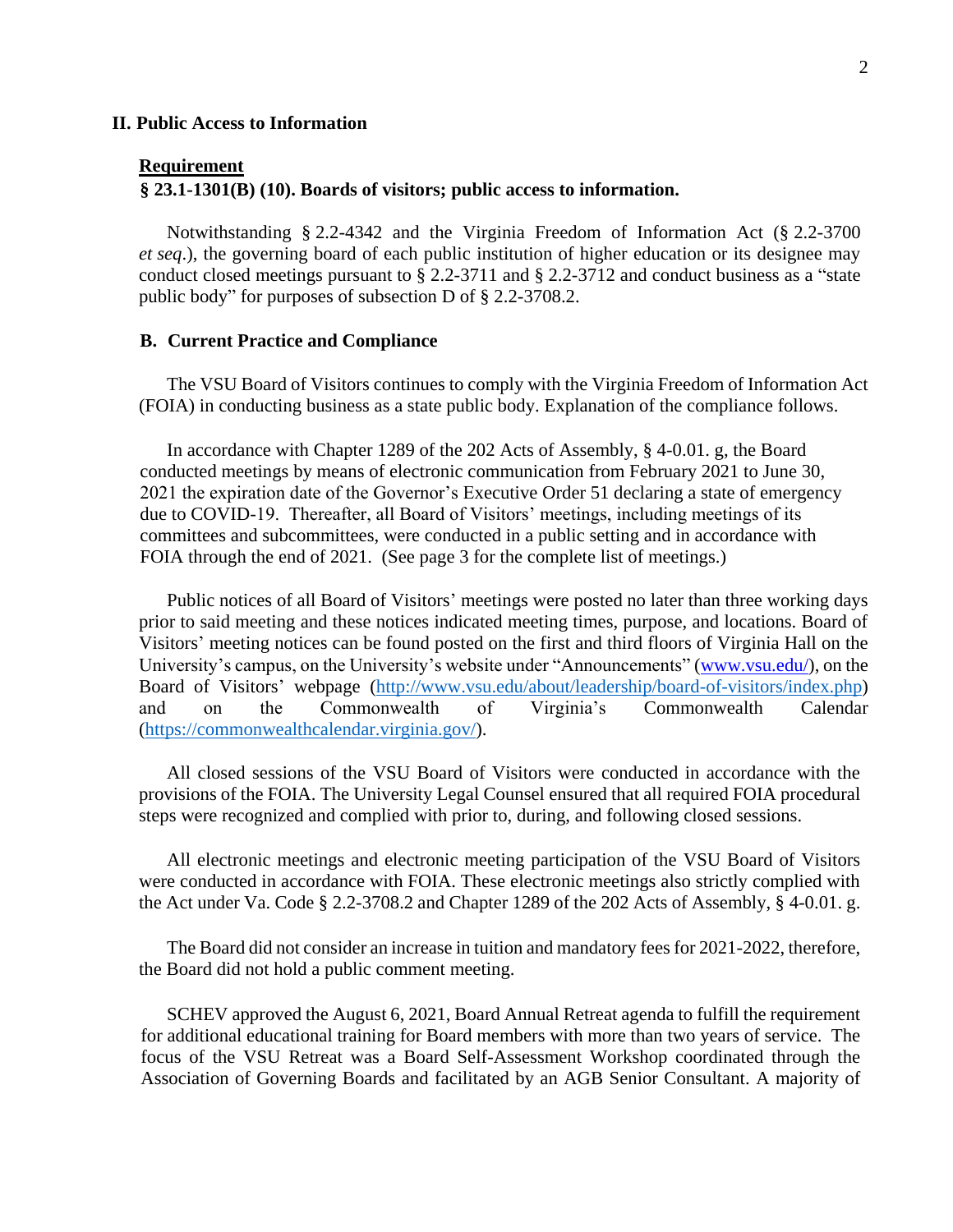continuing Board members were in attendance, and therefore, fulfilled the educational training requirement.

New board members, Jon Moore and Edward Owens, attended the State Council on Higher Education of Virginia (SCHEV) New Board Member Orientation, on October 19, 2021. In accordance with § 23.1-1304, Xavier Richardson, a continuing Board member, attended the Orientation to satisfy the educational requirement for board members with more than two years of service on the governing board.

|                    |                                             |                            | In person or      |
|--------------------|---------------------------------------------|----------------------------|-------------------|
| Date               | <b>Meetings</b>                             | <b>Meeting Type</b>        | <b>Electronic</b> |
| November 19, 2021  | <b>Full Board Meeting</b>                   | <b>Full Board</b>          | In person         |
| November 18, 2021  | Facilities, Finance & Audit                 | Committee                  | In-person         |
| November 18, 2021  | Academic & Student Affairs                  | Committee                  | In-person         |
| November 18, 2021  | Personnel, Compensation & Governance        | Committee                  | In-person         |
| November 18, 2021  | <b>Institutional Advancement</b>            | Committee                  | In-person         |
| November 18, 2021  | <b>Executive Committee</b>                  | Committee                  | In-person         |
| September 17, 2021 | <b>Full Board Meeting</b>                   | Full Board                 | In-person         |
| September 17, 2021 | Facilities, Finance & Audit                 | Committee                  | In-person         |
| September 16, 2021 | Academic & Student Affairs                  | Committee                  | In-person         |
| September 16, 2021 | Personnel, Compensation & Governance        | Committee                  | In-person         |
| September 16, 2021 | <b>Institutional Advancement</b>            | Committee                  | In-person         |
| September 16, 2021 | <b>Executive Committee</b>                  | Committee                  | In-person         |
| August 5, 2021     | <b>New Board Member Orientation</b>         | <b>Orientation Session</b> | In-person         |
| August 5, 2021     | <b>Full Board Meeting</b>                   | <b>Full Board</b>          | In-person         |
| August 6, 2021     | <b>Board Annual Retreat</b>                 | Retreat                    | In-person         |
| June 11, 2021      | Electronic Personnel, Comp & Gov            | Subcommittee               | Electronic        |
| May 14, 2021       | Electronic Personnel, Comp.& Gov.           | Committee                  | Electronic        |
| April 23, 2021     | Electronic Personnel, Comp. & Gov.          | Committee                  | Electronic        |
| April 23, 2021     | <b>Full Board Meeting</b>                   | Full Board                 | In-person         |
| April 23, 2021     | <b>Electronic Institutional Advancement</b> | Committee                  | Electronic        |
| April 22,2021      | Electronic Facilities, Finance & Audit      | Committee                  | Electronic        |
| April 22, 2021     | Electronic Academic & Student Affairs       | Committee                  | Electronic        |
| March 18, 2021     | <b>Electronic Executive Committee</b>       | Committee                  | Electronic        |
| February 5, 2021   | <b>Electronic Full Board Minutes</b>        | Full Board                 | Electronic        |
| February 5, 2021   | <b>Electronic Facilities Finance Audit</b>  | Committee                  | Electronic        |
| February 4, 2021   | <b>Electronic Institutional Advancement</b> | Committee                  | Electronic        |
| February 4, 2021   | Electronic Personnel Comp. & Gov.           | Committee                  | Electronic        |
| February 4, 2021   | Electronic Academic and Student Affairs     | Committee                  | Electronic        |

**VSU Schedule of 2021 Board Meetings**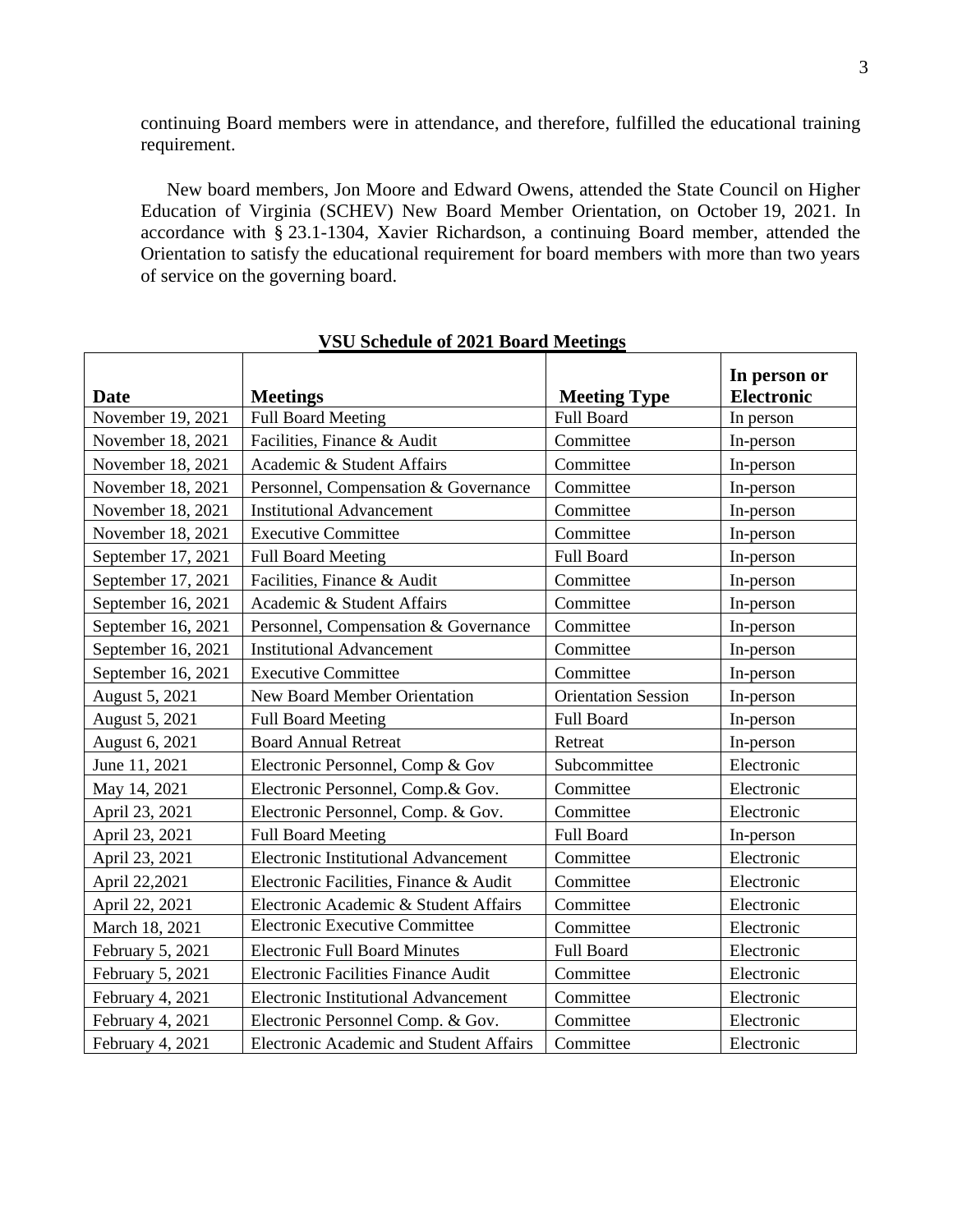#### **III. Adoption of Bylaws**

#### **Requirement**

# **§ 23.1-1303(B) (1). Boards of visitors; bylaws.**

The governing board of each public institution of higher education shall adopt bylaws for its own governance. This document shall be posted conspicuously on the board's website **and shall include provisions that**:

1. Establish the requirement of transparency, to the extent required by law, in all board actions; Describe the board's obligations under the Virginia Freedom of Information Act (§ [2.2-3700](http://lis.virginia.gov/cgi-bin/legp604.exe?000+cod+2.2-3700) *et seq*.), as set forth in § 23.1-1303(B)(1) including the requirements that:

- a. The board record minutes of each open meeting and post the minutes on the board's website, in accordance with subsection H of § [2.2-3707](http://lis.virginia.gov/cgi-bin/legp604.exe?000+cod+2.2-3707) and § [2.2-3707.1;](http://lis.virginia.gov/cgi-bin/legp604.exe?000+cod+2.2-3707.1)
- b. Discussions and actions on any topic not specifically exempted by § [2.2-3711](http://lis.virginia.gov/cgi-bin/legp604.exe?000+cod+2.2-3711) be held in an open meeting;
- c. The board give public notice of all meetings, in accordance with subsection C of § [2.2-](http://lis.virginia.gov/cgi-bin/legp604.exe?000+cod+2.2-3707) [3707;](http://lis.virginia.gov/cgi-bin/legp604.exe?000+cod+2.2-3707) and
- d. Any action taken in a closed meeting be approved in an open meeting before it can have any force or effect, in accordance with subsection B of § [2.2-3711.](http://lis.virginia.gov/cgi-bin/legp604.exe?000+cod+2.2-3711)
- 2. Require that the board invite the Attorney General's appointee or representative to all meetings of the board, executive committee, and board committees.

### **B. Current Practice and Compliance**

The VSU Board of Visitors continues to comply with the Virginia Adoption of Bylaws Code Section. Explanation of the compliance follows.

The Board's last and most recent updates to the Bylaws were at the February 6, 2020, and May 21, 2020 meetings. The Bylaws require transparency, to the extent required by law, in all board discussions and actions. The Bylaws reflect the Board's obligations under FOIA which include giving public notice of all meetings, to record and post minutes on the Board's website, and to discuss actions in open meeting unless they are specifically exempted by § [2.2-3711.](http://lis.virginia.gov/cgi-bin/legp604.exe?000+cod+2.2-3711) Any action taken in a closed meeting does not become official unless the Board reconvenes in open meeting and takes a vote of the membership on the action.

The Board notifies and invites the Attorney General's appointee or representative to all meetings of the board, executive committee, and board committees.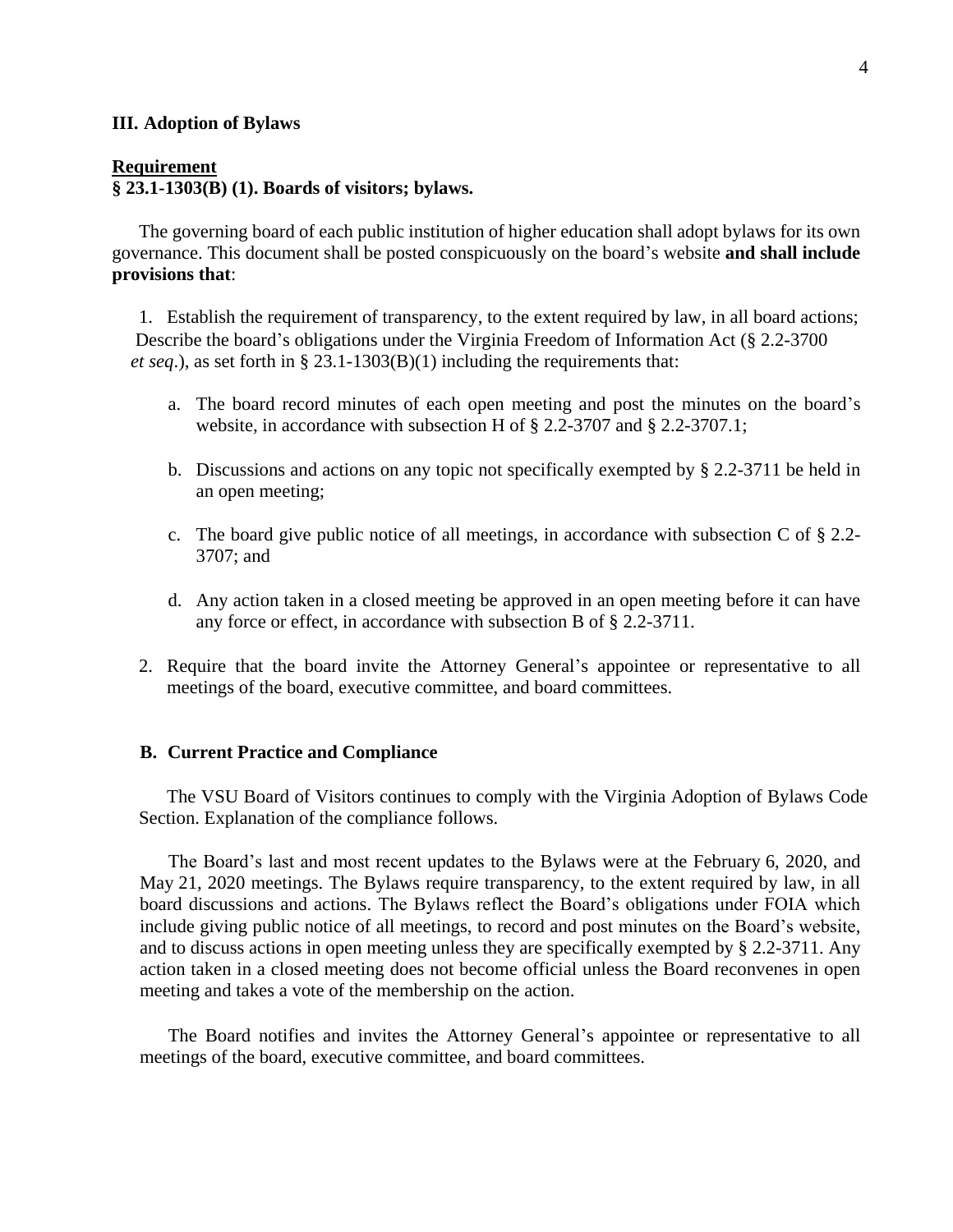## **IV. Annual Meeting with the President of the Institution**

#### **Requirement**

## **§ 23.1-1303(B) (9). Boards of visitors; annual meeting with the president of the institution.**

In addition to all meetings prescribed in Chapters 14 (§ [23.1](http://lis.virginia.gov/cgi-bin/legp604.exe?000+cod+23-39)-1400 *et seq*.) through 29 (§ 23.1-2900 *et seq*.), the board of visitors of each public institution of higher education shall meet with the chief executive of the institution at least once annually, in a closed meeting pursuant to subdivision A 1 of § [2.2-3711,](http://lis.virginia.gov/cgi-bin/legp604.exe?000+cod+2.2-3711) and deliver an evaluation of the chief executive officer's performance. Any change to the chief executive officer's employment contract during any such meeting or any other meeting of the board shall be made only by a vote of the majority of the board's members.

### **B. Current Practice and Compliance**

The VSU Board of Visitors continues to comply with the requirement of holding an annual meeting with the chief executive officer of the institution—the University President. Explanation of the compliance follows.

On February 1, 2016, Dr. Makola M. Abdullah joined Virginia State University as its 14<sup>th</sup> president.

- Since March 2017, the Board has conducted annual evaluations of the president and delivered evaluation results in a closed session at its annual meeting (April).
- In March 2021, the Board conducted its annual evaluation of President Makola M. Abdullah for the period February 1, 2020– January 31, 2021. The Board met with the President and delivered its evaluation results in a closed session at its August 23, 2021 meeting. In August 2021, the Board approved the President's compensation package and authorized the Rector to execute documents or any contractual amendments according to the compensation package.

## **V. Duties of the Executive Committee**

### **Requirement**

# **§ 23.1-1306. Boards of visitors; executive committee.**

The executive committee of the governing board of each public institution of higher education shall (i) organize the working processes of the board and (ii) recommend best practices for board governance.

The committee shall:

1. Develop and recommend to the board a statement of governance setting out the board's role;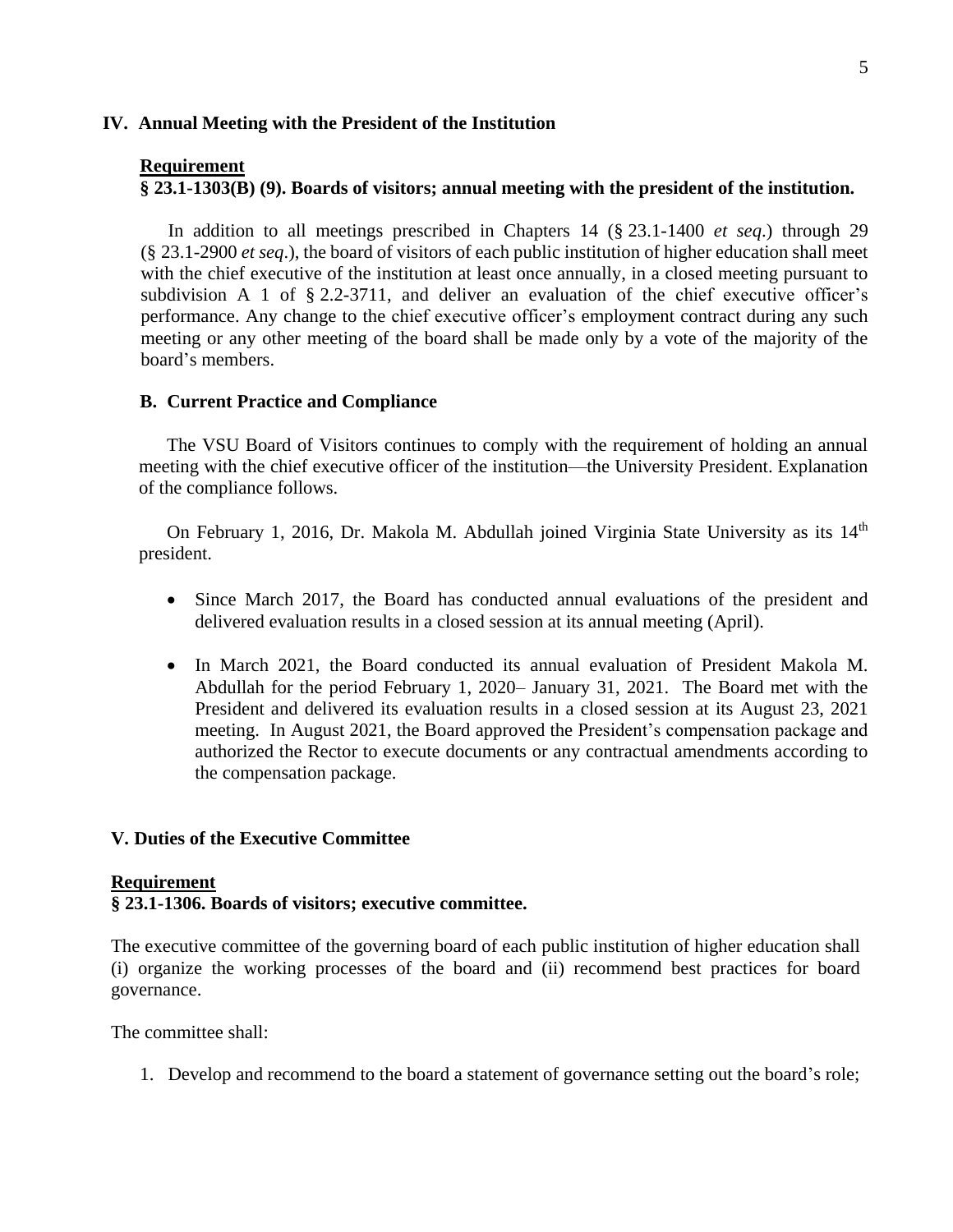- 2. Periodically review the board's bylaws and recommend amendments;
- 3. Provide advice to the board on committee structure, appointments, and meetings;
- 4. Develop an orientation and continuing education process for visitors that includes training on the Virginia Freedom of Information Act (§ [2.2-3700](http://lis.virginia.gov/cgi-bin/legp604.exe?000+cod+2.2-3700) *et seq*.);
- 5. Create, monitor, oversee, and review compliance with a code of ethics for visitors; and
- 6. Develop a set of qualifications and competencies for membership on the board for approval by the board and recommendation to the Governor.

## **B. Current Practice and Compliance**

The VSU Board of Visitors continues to comply with the *Code of Virginia* provisions governing the duties of the Executive Committee. Explanation of the compliance follows.

On March 18, 2021, the Executive Committee met to review nominations of 2021-2023 Board officers and develop a slate of officers for recommendation to the full board. In addition, the Executive Committee conducted its annual review of the board's documents (Bylaws, Code of Ethics, Statement of Governance, and the FOIA Rights and Responsibilities) and discussed the proposed 2021-2022 Board meeting schedule and the annual retreat.

On August 5, 2021, the Rector and members of the Executive Committee hosted a New Board Member Orientation Session, which was open to all current VSU board members. The session included information and materials on the Board's fiduciary duties, working processes, board governance, the Virginia FOIA, and specific VSU information (mission and history, goals, demographics, budget, academic and administration divisions, etc.). The University Legal Counsel also provided information on FOIA and on the legal duties and obligations of the Board to board members.

In 2021, the VSU Board of Visitors developed and approved a Board Recruitment Matrix, which is a compilation of the skills-set and competencies of current board members. The Board will forward the matrix to the Governor as the set of qualifications and competencies for membership on the board.

### **Summary of Board Activities for 2021:**

- Approved sale of retired police officer firearm to (ret) Lt. Charles Baskerville (November 2021)
- Approved honorary doctorate degrees awarded to Dr. William R. Harvey, President of Hampton University, and Charlie W. Hill, VSU alumnus and philanthropist (November 2021)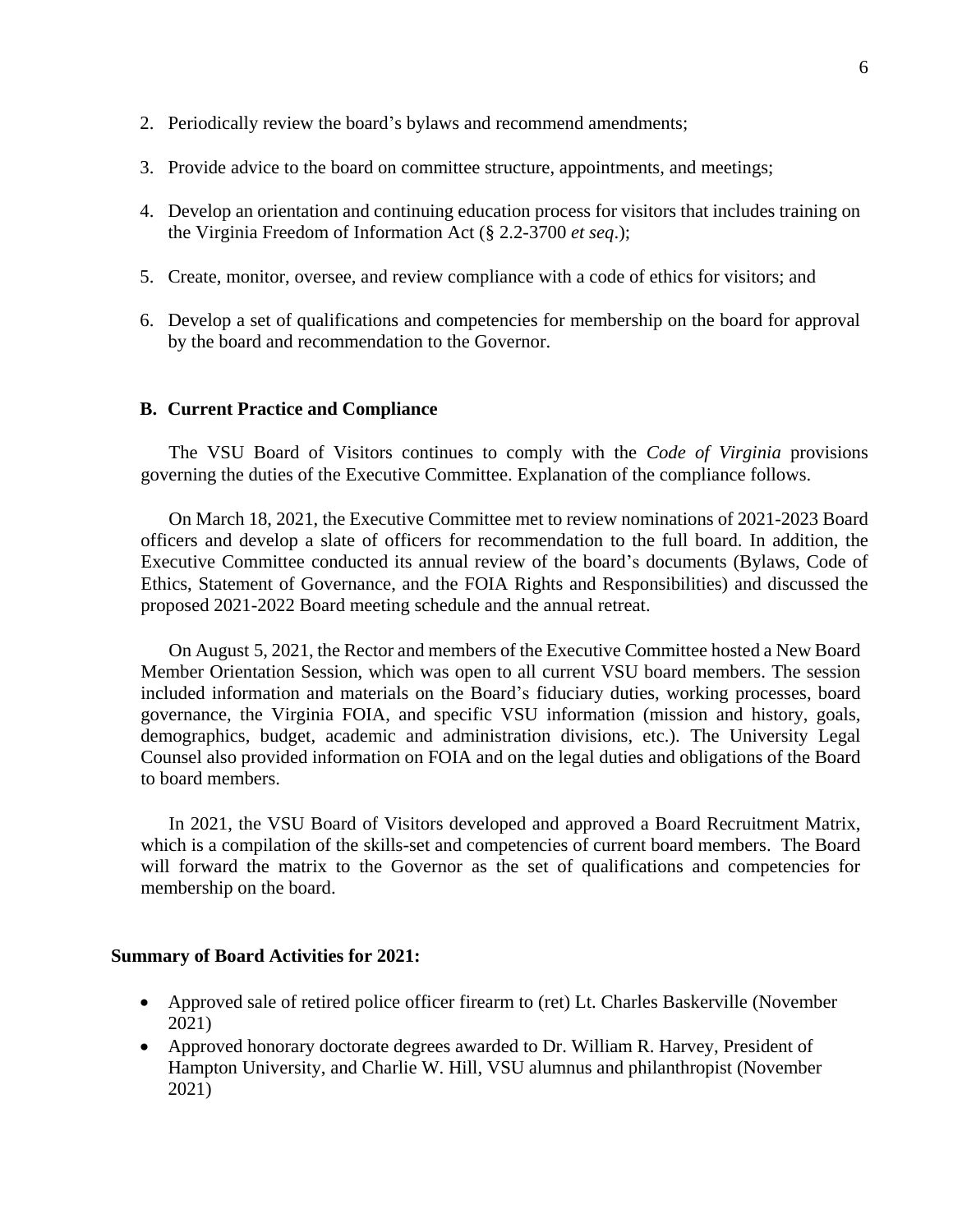- Established subcommittee on Audit (November 2021)
- Met education requirements for new board members and 1 continuing member who attended the SCHEV Board Member Orientation (October 2021)
- Approved the Virginia State University Six-Year Plan for 2022-2028 (September 2021)
- Approved Resolutions for Exemplary Service to outgoing Board members, Huron F. Winstead and Gregory A. Whirley (September 2021)
- Approved Resolution to Name a Classroom in the Jesse Bolling ROTC Building in honor of Dr. Jona McKee (August 2021)
- Held its annual retreat, which was approved by SCHEV to meet the continuing education requirement for members with 2+ years of service. The retreat focused on a Board Assessment Workshop coordinated and facilitated by the Association of Governing Boards. (August 2021)
- Met with the University President in closed session as part of the annual evaluation process (April 2021)
- Approved 2021-2022 Board meeting schedule (April 2021)
- Re-affirmed Board documents: Board Bylaws, Code of Ethics, Statement of Governance, Freedom of Information Act Rights and Responsibilities (April 2021)
- Approved University Proposed Operating Budget for 2021-2022 (April 2021)
- Established Facilities, Finance & Audit Subcommittee on Investment Opportunities (April 2021)
- Approved 2021-2022 Unfunded Scholarships (April 2021)
- Approved 2022-2028 Six-Year Capital Outlay Plan (April 2021)
- Approved 2021-2022 Internal Audit Plan and Internal Audit Charter (April 2021)
- Approved 9 faculty candidates for promotion and tenure (April 2021)

| Dr. Juanita Sharp, Tenure              | Dr. Benedict Uzochukwu, Promotion         |
|----------------------------------------|-------------------------------------------|
| Dr. Rafat Siddiqui, Tenure & Promotion | Dr. Peng Cheng, Tenure and Promotion      |
| Dr. Laban Rutto, Promotion             | Dr. Kawachi Clemons, Tenure and Promotion |
| Dr. Chyer Kim, Tenure & Promotion      | Dr. Aurelia Donald, Tenure and Promotion  |
| Dr. Jahangir Ansari, Promotion         |                                           |

- Approved 1 faculty candidate for sabbatical leave (April 2021) Dr. Xianfa Xie, Professor of Biology
- Approved 7 honorary doctorate degrees awards: Harry E. Black, Porcher Taylor, Luke Torian, Roslyn Tyler, Jona McKee, Gladys West, Benjamin Crump (April 2021)
- Approved 7 candidates for professor emeritus (April 2021)

| Dr. Linda Person  | Dr. Donna Crawford  |
|-------------------|---------------------|
| Dr. Gerald Burton | Dr. Lillie Bailey   |
| Dr. Maxine Sample | Dr. Krishan Agrawal |
| Dr. Freddy Thomas |                     |

• Approved the online Master of Education online program in Education (April 2021)